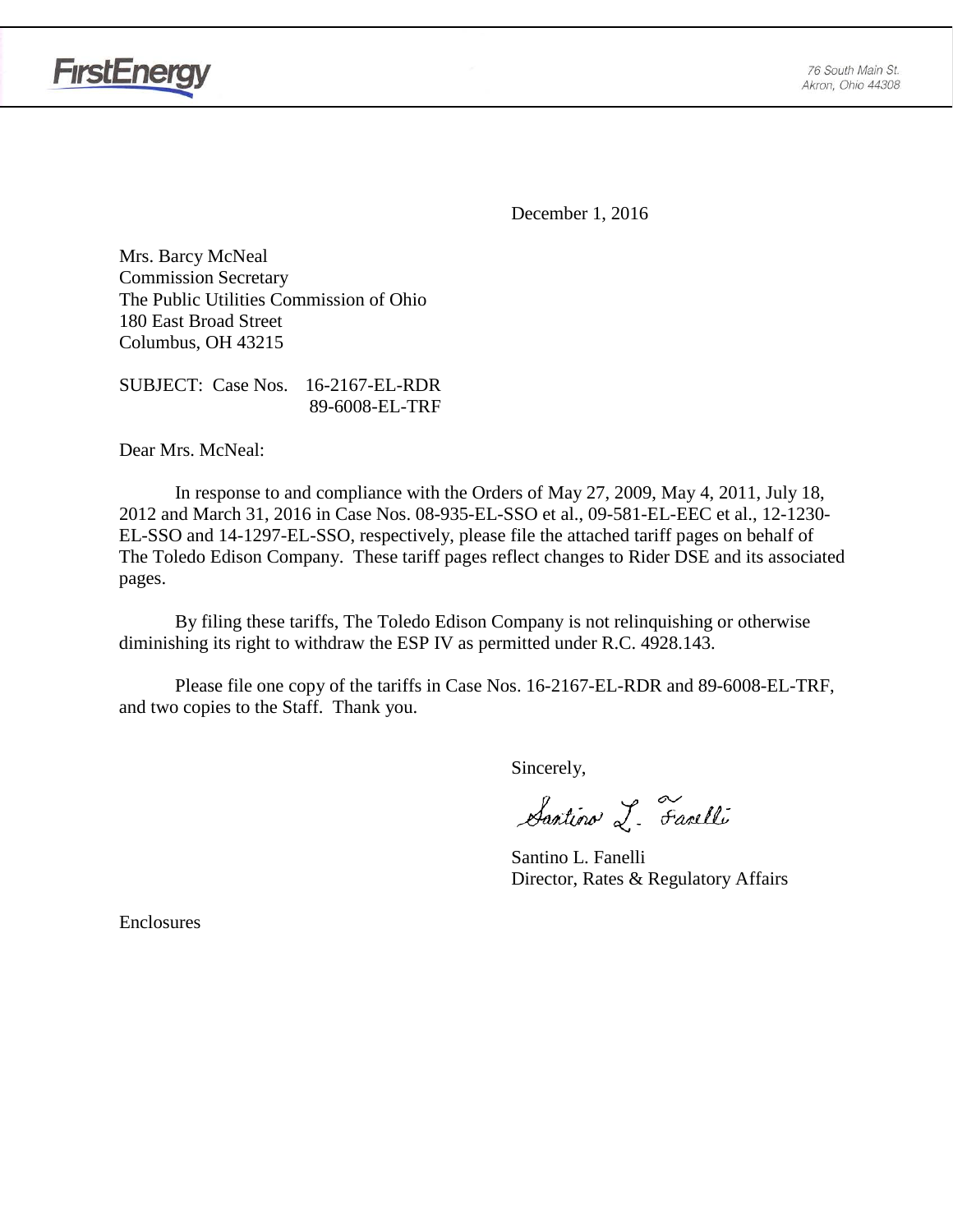#### **TABLE OF CONTENTS**

The following rates, rules and regulations for electric service are applicable throughout the Company's service territory except as noted.

|                                                      | <b>Sheet</b>   | <b>Effective</b><br><b>Date</b> |
|------------------------------------------------------|----------------|---------------------------------|
| <b>TABLE OF CONTENTS</b>                             | 1              | $01 - 01 - 17$                  |
| <b>DEFINITION OF TERRITORY</b>                       | 3              | 01-23-09                        |
| <b>ELECTRIC SERVICE REGULATIONS</b>                  | $\overline{4}$ | $06 - 01 - 16$                  |
| <b>ELECTRIC SERVICE SCHEDULES</b>                    |                |                                 |
| Residential Service (Rate "RS")                      | 10             | $01 - 23 - 09$                  |
| General Service - Secondary (Rate "GS")              | 20             | $01 - 23 - 09$                  |
| General Service - Primary (Rate "GP")                | 21             | 01-23-09                        |
| General Service - Subtransmission (Rate "GSU")       | 22             | 01-23-09                        |
| General Service - Transmission (Rate "GT")           | 23             | 01-23-09                        |
| <b>Street Lighting Provisions</b>                    | 30             | 01-23-09                        |
| Street Lighting (Rate "STL")                         | 31             | 06-01-09                        |
| Traffic Lighting (Rate "TRF")                        | 32             | 01-23-09                        |
| Private Outdoor Lighting (Rate "POL")                | 33             | 06-01-09                        |
| Experimental Company Owned LED Lighting Program      | 34             | 06-01-16                        |
| <b>MISCELLANEOUS CHARGES</b>                         | 75             | 07-05-12                        |
| <b>OTHER SERVICE</b>                                 |                |                                 |
| <b>Partial Service</b>                               | 52             | $01 - 01 - 06$                  |
| Residential Renewable Energy Credit Purchase Program | 60             | 10-01-09                        |
| <b>Cogeneration and Small Power Producer</b>         | 70             | $01 - 01 - 03$                  |
| <b>Interconnection Tariff</b>                        | 76             | 05-06-16                        |

Filed pursuant to Orders dated May 27, 2009, May 4, 2011 July 18, 2012 and March 31, 2016, in Case Nos. 08-935-EL-SSO et al., 09-581-EL-EEC et al., 12-1230-EL-SSO and 14-1297-EL-SSO, respectively and Case No. 16-2167-EL-RDR, before

The Public Utilities Commission of Ohio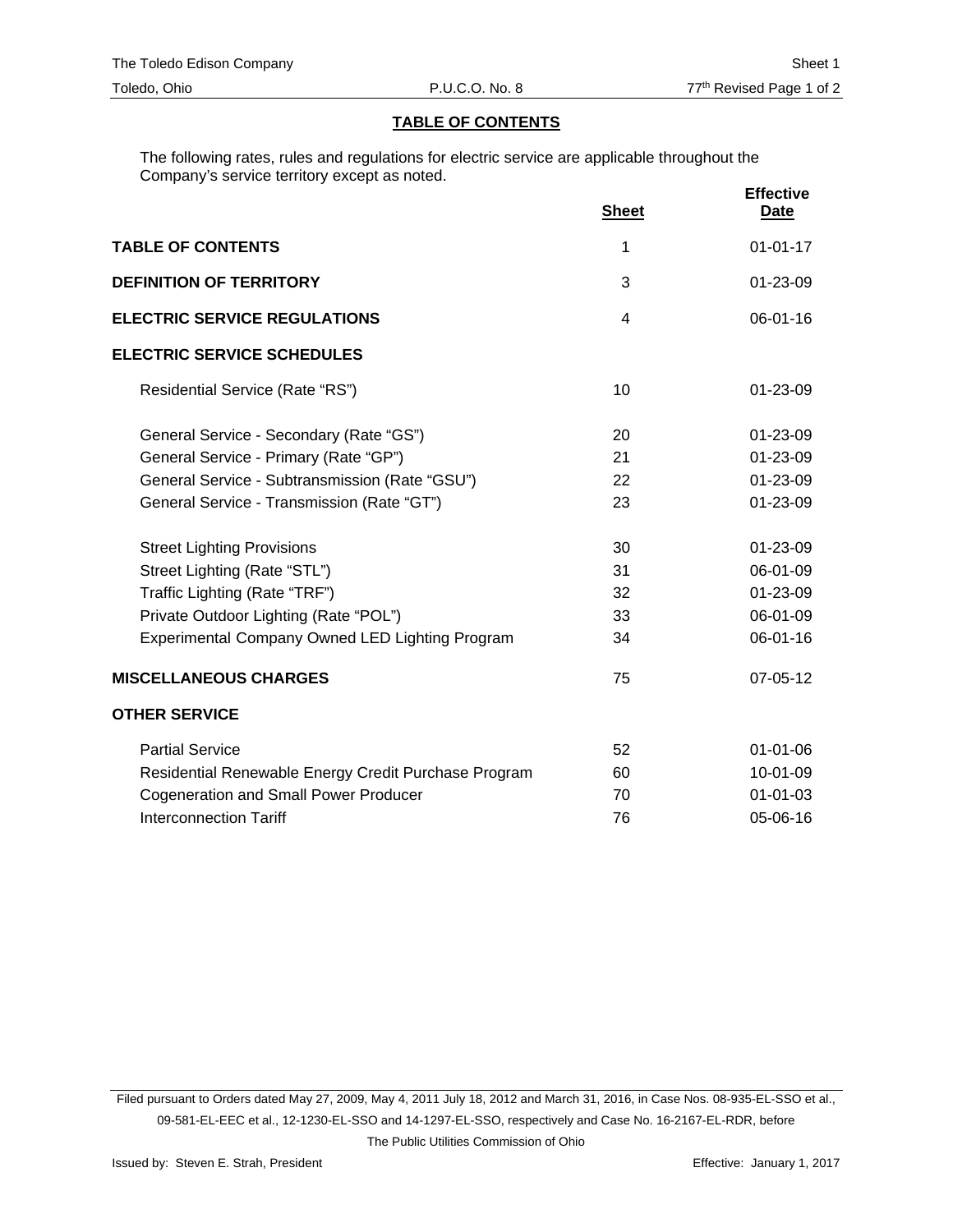#### **TABLE OF CONTENTS**

|                                                        |              | <b>Effective</b> |
|--------------------------------------------------------|--------------|------------------|
| <b>RIDERS</b>                                          | <b>Sheet</b> | Date             |
| Summary                                                | 80           | $01 - 01 - 17$   |
| <b>Residential Distribution Credit</b>                 | 81           | $05 - 21 - 10$   |
| <b>Transmission and Ancillary Services</b>             | 83           | 09-10-10         |
| <b>Alternative Energy Resource</b>                     | 84           | $01 - 01 - 17$   |
| <b>School Distribution Credit</b>                      | 85           | 06-01-09         |
| <b>Business Distribution Credit</b>                    | 86           | 01-23-09         |
| <b>Hospital Net Energy Metering</b>                    | 87           | 10-27-09         |
| Economic Development (4a)                              | 88           | 01-23-09         |
| <b>Universal Service</b>                               | 90           | $01 - 01 - 16$   |
| State kWh Tax                                          | 92           | 01-23-09         |
| Net Energy Metering                                    | 93           | 10-27-09         |
| Delta Revenue Recovery                                 | 96           | $01 - 01 - 17$   |
| Demand Side Management                                 | 97           | $01 - 01 - 16$   |
| Reasonable Arrangement                                 | 98           | 06-01-09         |
| <b>Distribution Uncollectible</b>                      | 99           | $01 - 01 - 17$   |
| Economic Load Response Program                         | 101          | 06-01-16         |
| <b>Generation Cost Reconciliation</b>                  | 103          | $01 - 01 - 17$   |
| Fuel                                                   | 105          | 12-14-09         |
| Advanced Metering Infrastructure / Modern Grid         | 106          | $01 - 01 - 17$   |
| Line Extension Cost Recovery                           | 107          | $01 - 01 - 15$   |
| <b>Delivery Service Improvement</b>                    | 108          | $01 - 01 - 12$   |
| <b>PIPP Uncollectible</b>                              | 109          | $01 - 01 - 17$   |
| Non-Distribution Uncollectible                         | 110          | $10 - 01 - 16$   |
| <b>Experimental Real Time Pricing</b>                  | 111          | 06-01-16         |
| <b>Experimental Critical Peak Pricing</b>              | 113          | 06-01-16         |
| <b>Generation Service</b>                              | 114          | 06-01-16         |
| Demand Side Management and Energy Efficiency           | 115          | $01 - 01 - 17$   |
| <b>Economic Development</b>                            | 116          | $01 - 01 - 17$   |
| <b>Deferred Generation Cost Recovery</b>               | 117          | 06-01-09         |
| Deferred Fuel Cost Recovery                            | 118          | 06-21-13         |
| Non-Market-Based Services                              | 119          | 06-01-16         |
| <b>Residential Deferred Distribution Cost Recovery</b> | 120          | $01 - 01 - 12$   |
| Non-Residential Deferred Distribution Cost Recovery    | 121          | $01 - 01 - 12$   |
| <b>Residential Electric Heating Recovery</b>           | 122          | $01 - 01 - 17$   |
| <b>Residential Generation Credit</b>                   | 123          | $10-31-16$       |
| <b>Delivery Capital Recovery</b>                       | 124          | $12 - 01 - 16$   |
| Phase-In Recovery                                      | 125          | $01 - 01 - 17$   |
| <b>Government Directives Recovery</b>                  | 126          | 06-01-16         |
| Automated Meter Opt Out                                | 128          | $01 - 01 - 15$   |
| <b>Ohio Renewable Resources</b>                        | 129          | 06-01-16         |
| Commercial High Load Factor Experimental TOU           | 130          | 06-01-16         |
| <b>Distribution Modernization</b>                      | 132          | $01 - 01 - 17$   |
|                                                        |              |                  |

Filed pursuant to Orders dated May 27, 2009, May 4, 2011 July 18, 2012 and March 31, 2016, in Case Nos. 08-935-EL-SSO et al., 09-581-EL-EEC et al., 12-1230-EL-SSO and 14-1297-EL-SSO, respectively and Case No. 16-2167-EL-RDR, before

The Public Utilities Commission of Ohio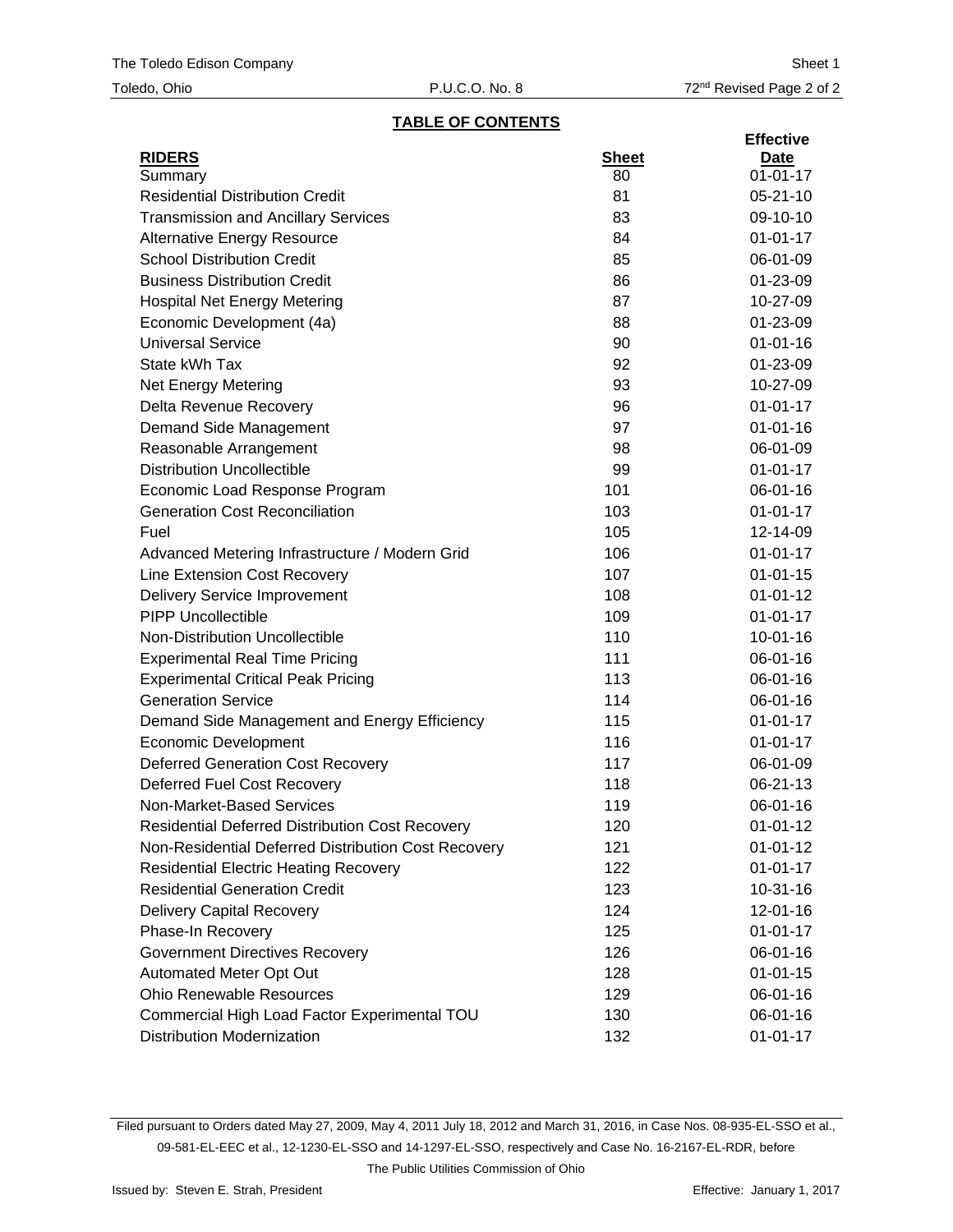#### **RIDER DSE**

### **Demand Side Management and Energy Efficiency Rider**

The Company reserves the right to revise such schedule consistent with the Commission's final rules, which may include modification or deletion of all or portions of this schedule.

#### **APPLICABILITY:**

Applicable to any customer that takes electric service under the Company's rate schedules. The following charges will apply, by rate schedule, effective for service rendered beginning January 1, 2017, for all kWhs per kWh:

| <b>RATE:</b> | DSE <sub>1</sub> | DSE <sub>2</sub> |
|--------------|------------------|------------------|
| <b>RS</b>    | $0.0577$ ¢       | 0.5319c          |
| GS           | $0.0577$ ¢       | 0.4066c          |
| <b>GP</b>    | $0.0577$ ¢       | 0.0919c          |
| GSU          | 0.0577c          | $0.0556$ ¢       |
| GT.          | $0.0577$ ¢       | $0.0565$ ¢       |
| <b>STL</b>   | 0.0577c          | 0.0441c          |
| <b>TRF</b>   | 0.0577c          | $0.0727$ ¢       |
| <b>POL</b>   | 0.0577c          | $0.0000$ ¢       |

#### **PROVISIONS:**

- 1. The DSE1 charges set forth in this Rider recover costs incurred by the Company associated with customers taking service under the Economic Load Response Rider (ELR).
- 2. The DSE2 charges set forth in this Rider recover costs incurred by the Company associated with the programs that may be implemented by the Company to secure compliance with the, energy efficiency and peak demand reduction requirements in Section 4928.66, Revised Code through demandresponse programs, energy efficiency programs, peak demand reduction programs, and self-directed demand-response, energy efficiency or other customer-sited programs. The costs initially deferred by the Company and subsequently fully recovered through this Rider will be all program costs, including but not limited to any customer incentives or rebates paid, applicable carrying costs, all reasonable administrative costs to conduct such programs, lost distribution revenues resulting from the implementation of such programs, and any performance incentives such as shared savings.

#### **RIDER UPDATES:**

1. The DSE1 charges set forth in this Rider shall be updated semi-annually. No later than December 1st and June 1st of each year, the Company shall file with the PUCO a request for approval of the Rider charges which, unless otherwise ordered by the PUCO, shall become effective on a service rendered basis on January 1st and July 1st of each year.

Filed pursuant to Orders dated May 27, 2009, May 4, 2011 July 18, 2012 and March 31, 2016, in Case Nos. 08-935- EL-SSO et al., 09-581-EL-EEC et al., 12-1230-EL-SSO and 14-1297-EL-SSO, respectively and

Case No. 16-2167-EL-RDR, before

The Public Utilities Commission of Ohio